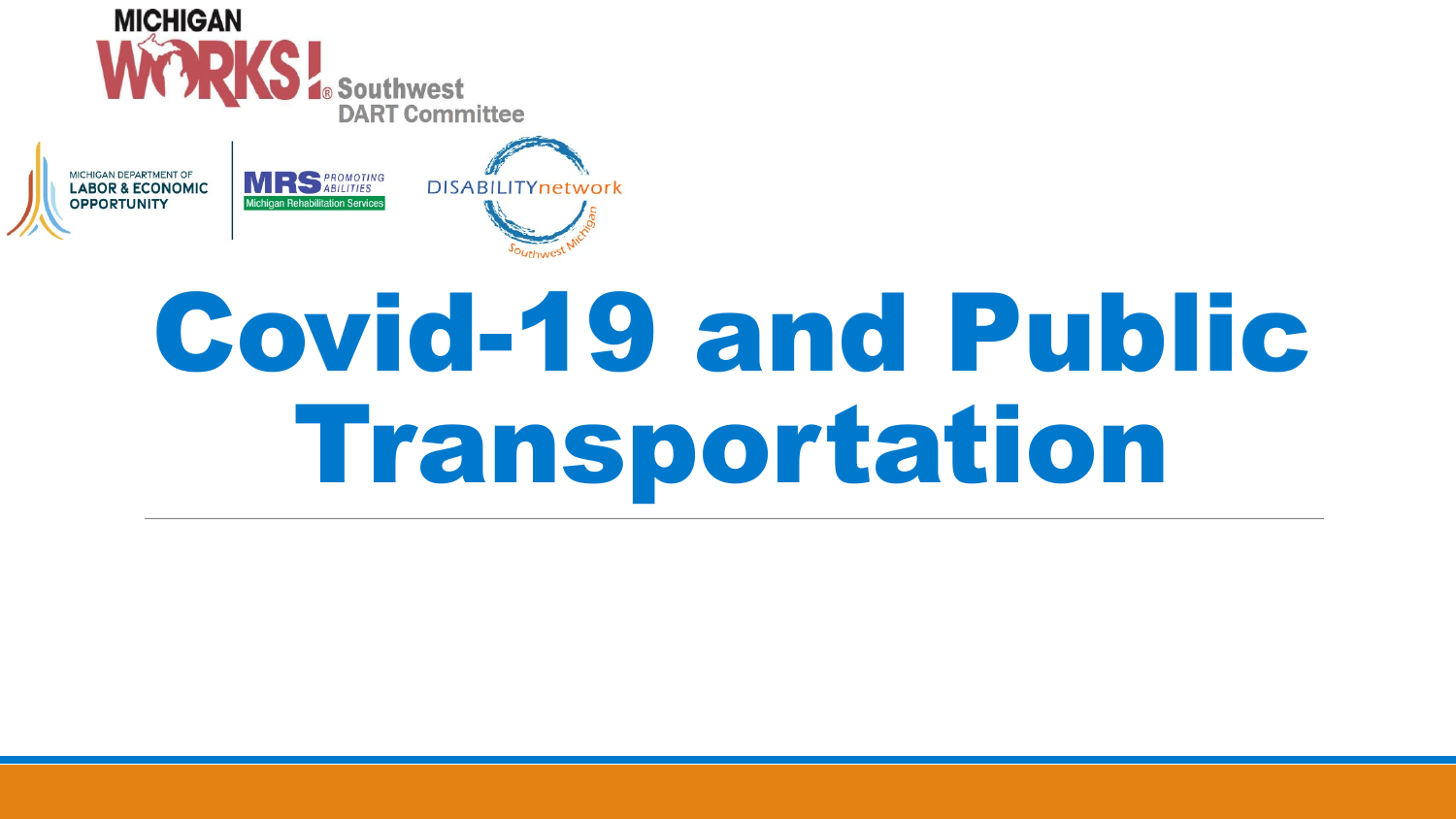### Public Transportation and People with Disabilities

#### **Why are people with disabilities more likely to use public transportation than people without disabilities?**

- •Disabilities such as seizures or blindness may prevent a person from driving safely.
- •People with learning disabilities who would otherwise become competent drivers may struggle to pass the written driver's exam.
- •Driving may cause anxiety for people with psychiatric disabilities and those who have been in prior car accidents.
- •People with disabilities are more likely to live in poverty, which means they're less likely to be able to afford a car, auto insurance, and vehicle maintenance costs.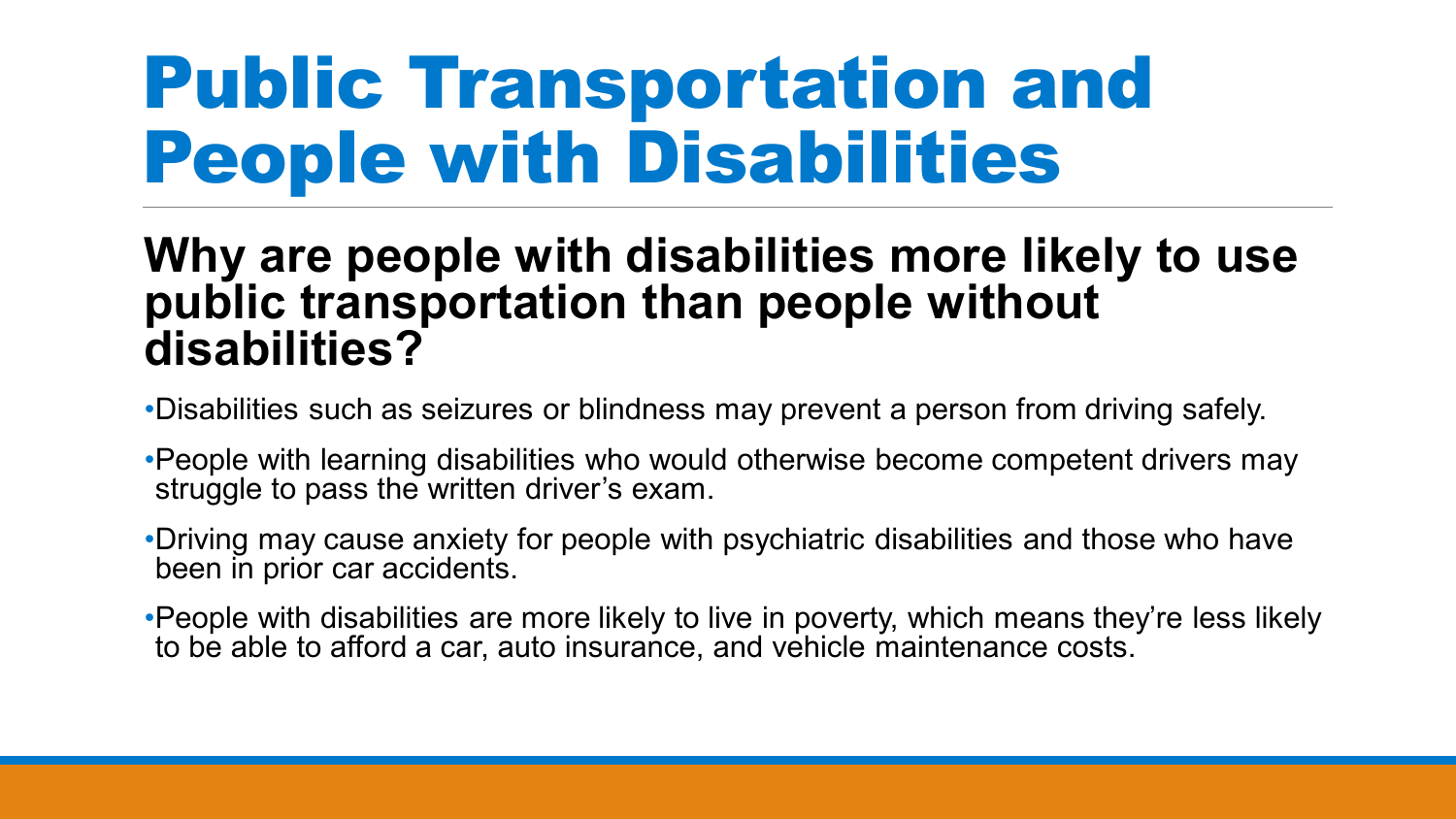# Key Forms of Public Transit

**Fixed-Route:** Mass transit buses follow the same route every time.



**Demand/Response:** An individual schedules a ride, and the vehicle picks them up at their origin point and drops them off at their destination. (Rides are often shared with other passengers.)

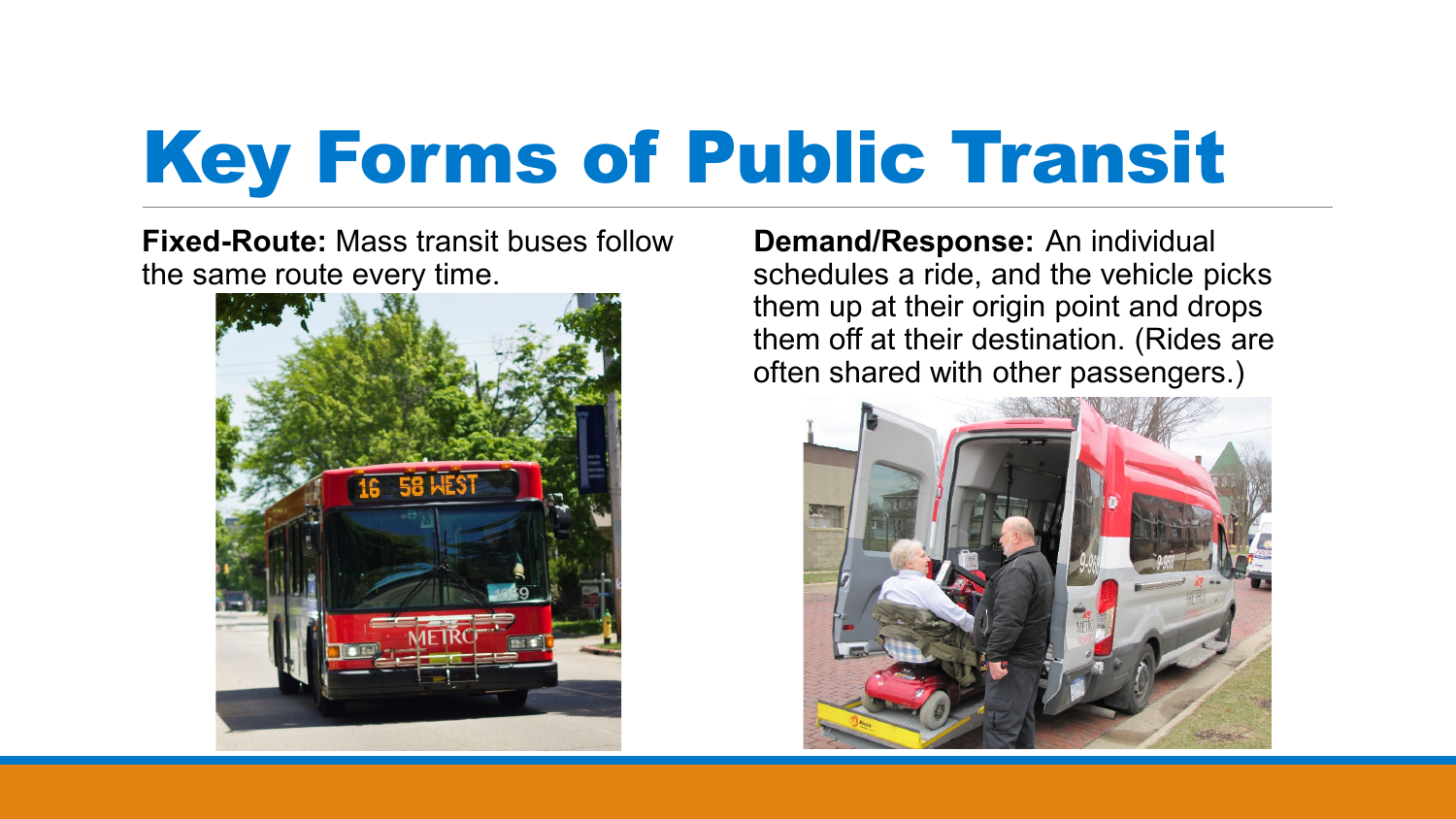# Pre-Pandemic Transit Landscape: Branch County

•Fixed-route: Circle Route in Coldwater running Monday through Friday

•Demand/response: Countywide curb-to-curb system running 7 days a week, with service ending early Sunday afternoon

#### **Branch Area Transit Authority Fares**

|                                          | <b>Coldwater</b><br><b>City Limits</b> | Up to 5<br><b>Miles</b> | Over <sub>5</sub><br><b>Miles</b> |
|------------------------------------------|----------------------------------------|-------------------------|-----------------------------------|
| Regular                                  | \$1.30                                 | \$1.60                  | \$2.50                            |
| <b>Student (12-18)</b>                   | \$1.00                                 | \$1.30                  | \$1.60                            |
| Seniors,<br>Disabled,<br>Children (3-11) | \$0.65                                 | \$0.80                  | \$1.25                            |

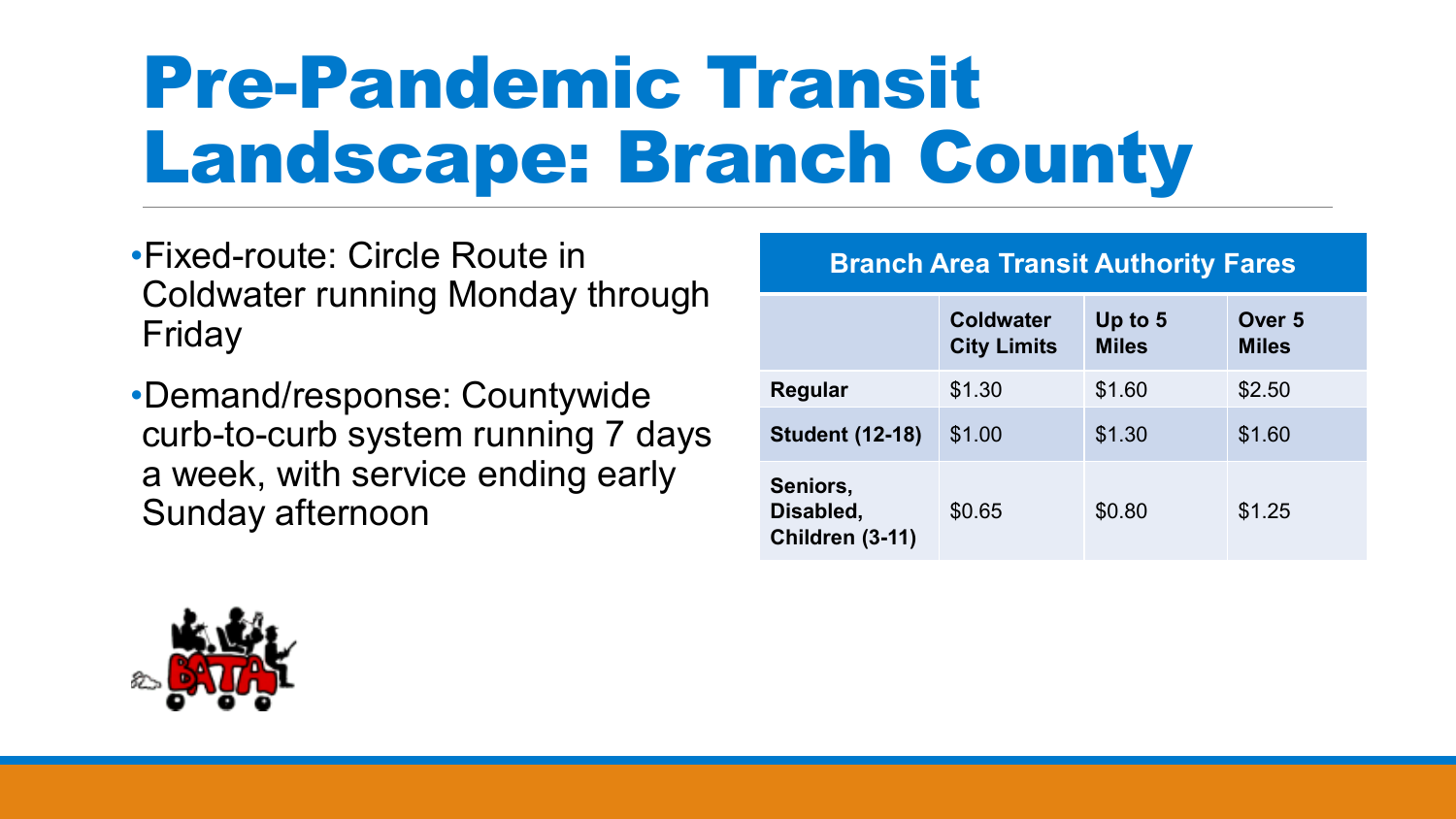# Pre-Pandemic Transit Landscape: Calhoun County

•Fixed-Route: Battle Creek Transit, 8 bus routes, with most running Monday through Saturday

- o \$1.25 general fare
- \$0.60 reduced fare for seniors and people with disabilities



•Demand/response: Tele-Transit, limited service area (City of Battle Creek, City of Springfield, and limited portions of Bedford, Emmett, and Pennfield Townships)

- o\$7 general fare before 5 p.m.
- o\$5 general fare after 5 p.m.
- \$2 reduced fare for seniors and people with disabilities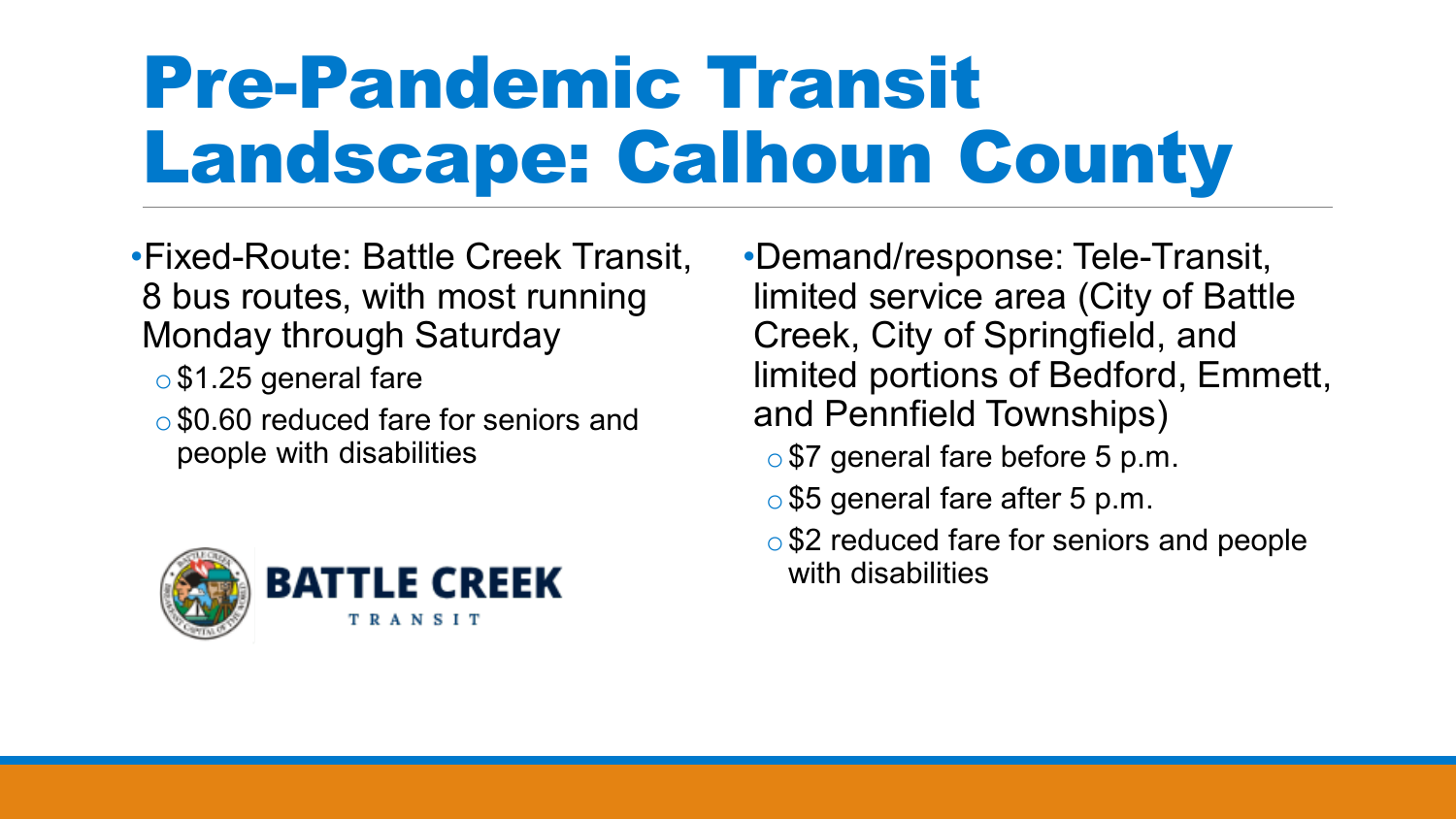#### Pre-Pandemic Transit Landscape: Kalamazoo County

- •Fixed-route: 19 Metro bus routes in Central County Transportation Authority boundary, with most running 7 days a week
	- o \$1.50 standard fare
	- \$0.75 reduced fare for seniors and people with disabilities



- •Demand/response: Metro Connect service running countywide 7 days a week for rides scheduled up to 7 days in advance
	- o\$12 standard fare
	- \$4 reduced fare for seniors and people with disabilities
	- \$3 ADA fare for qualified people with disabilities taking rides with origin and destination within 0.75 miles of a bus route
	- oSubscription service available at \$6/ride
	- o Rides to VA Hospital in Calhoun County and to transfer points in other surrounding counties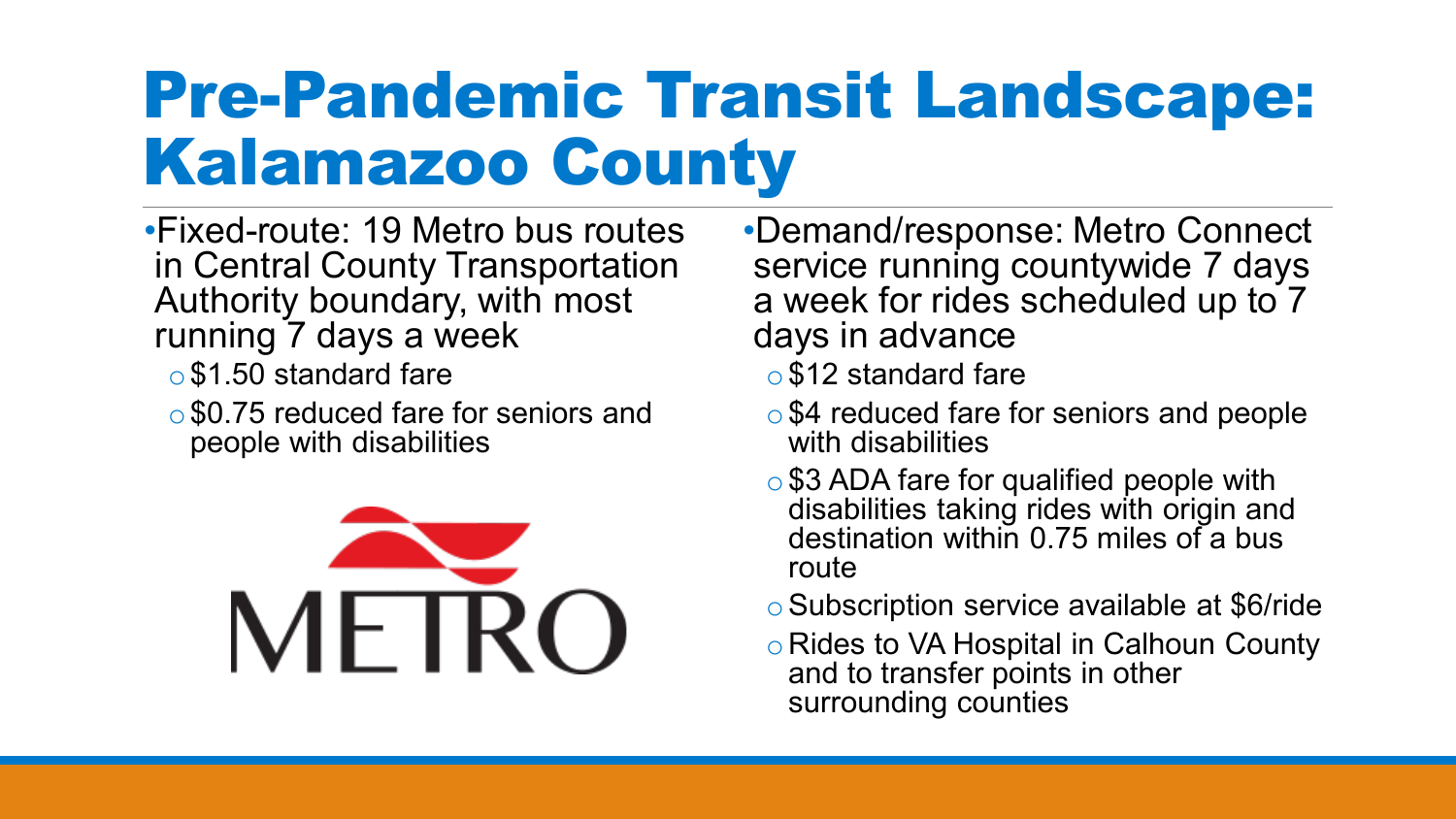#### Pre-Pandemic Transit Landscape: St. Joseph County

- •Demand/response: Countywide transportation 6 a.m. to 6 p.m. Monday through Saturday
	- o \$8 standard fare
	- o \$2 suggested donation for seniors
	- $\circ$  \$4 fare for people with disabilities
	- $\circ$  \$4 student fare (with school ID)
	- \$2 JARC employment transportation
	- o \$2 to/from Glen Oaks Community College (with Glen Oaks student ID)
	- o \$40 per hour contract ride (2 hour minimum)

Demand/response trips to Battle Creek VA Hospital on Wednesdays and transfers to Kalamazoo County

- •Fixed-route: \$1 per destination, 7 a.m. to 5 p.m. Monday through Saturday
	- o Sturgis Circle Line
	- o Sturgis Rev Line
	- o Three Rivers Circle Line

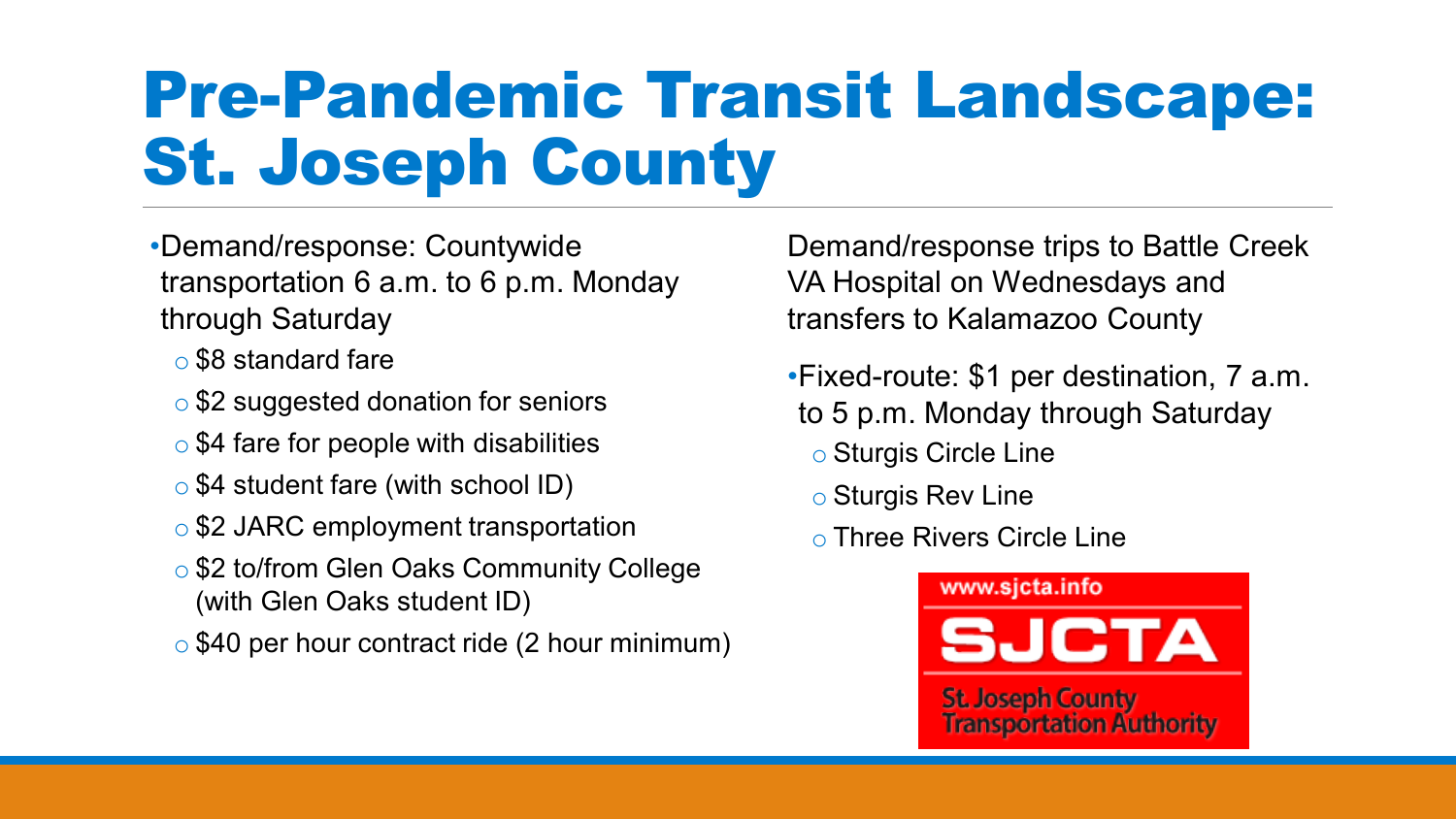### Initial Covid-19 Impacts on Public Transportation

•Many riders with alternative transportation options chose not to use public transit to avoid the risk of Covid-19.

- •Providers requested riders use transit for essential travel only.
- •Temporary complete shut downs of fixed-route bus systems in Kalamazoo and Calhoun counties
	- oFixed-route riders diverted to demand/response systems during mass transit shut downs

•Acrylic barriers installed to separate drivers from riders before resuming fixed-route service in Calhoun and Kalamazoo counties

- o Required riders to board at the rear door, which meant drivers must radio dispatch to request a barrier-free bus for riders with disabilities who cannot board without a ramp
- oFixed-route service was free because riders couldn't access the farebox, and demand/response service was free to be equitable to riders with disabilities.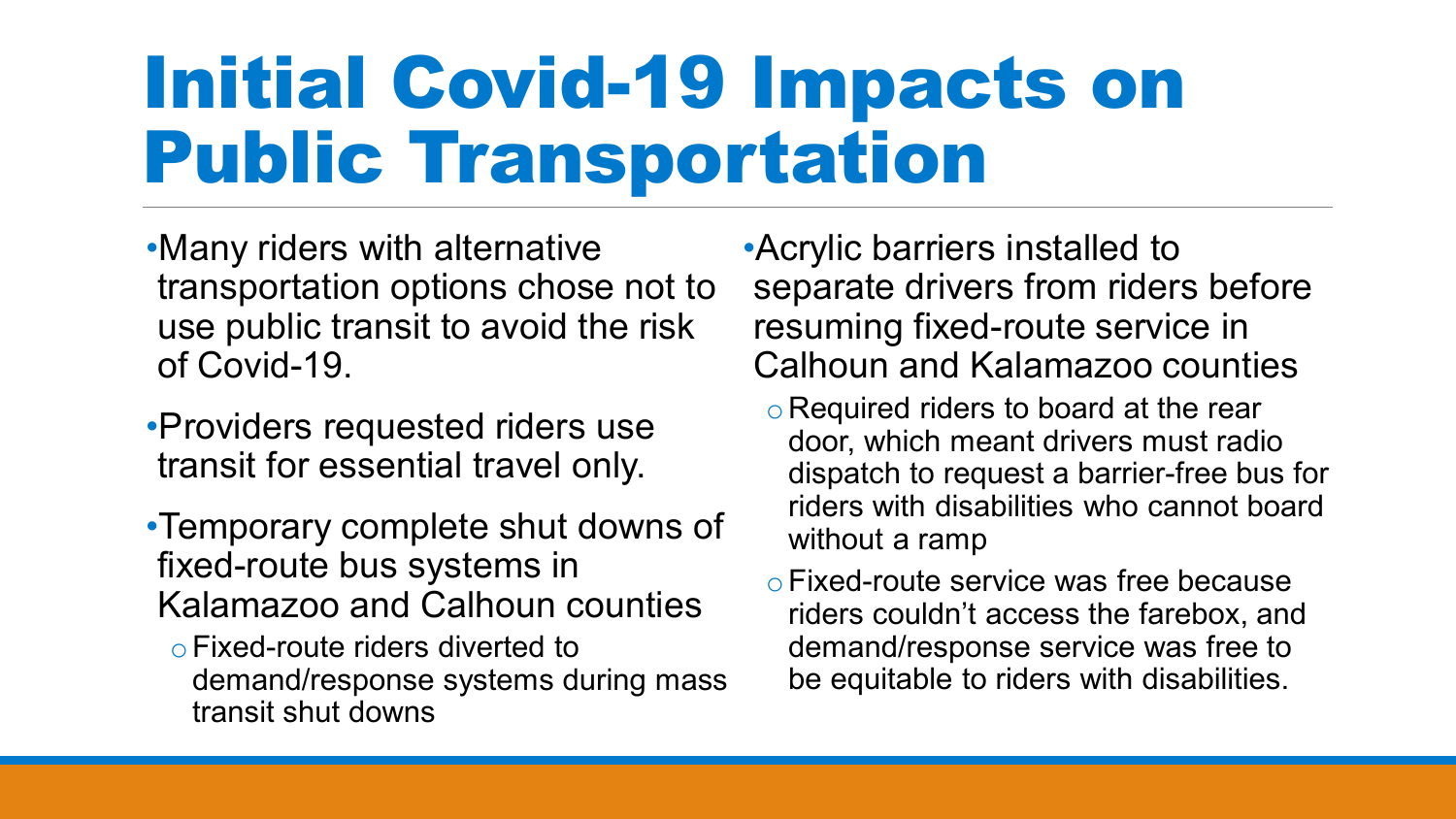# More Covid-19 Impacts on Public Transportation

- •Downtown Kalamazoo transportation center building closed to public
- •Increased cleaning procedures
- •Face masks required for riders and drivers
- •Reduced rider capacity on vehicles
	- oSome seats blocked off on fixed-route buses to force physical distance between riders
	- oOne rider at a time on some demand/response systems
- •Reduction in service provided
	- oReduced hours of service on fixed-route
	- oFixed-route riders diverted to demand/response systems during hours fixed-route didn't run
	- oSJCTA Rev Line shut down
- •Public transit driver staffing shortages compounding the reduction in service
	- oDrivers needing to quarantine after Covid-19 exposures
	- oLack of new applicants
	- $\circ$  Difficulty with driver retention
	- oSome drivers retiring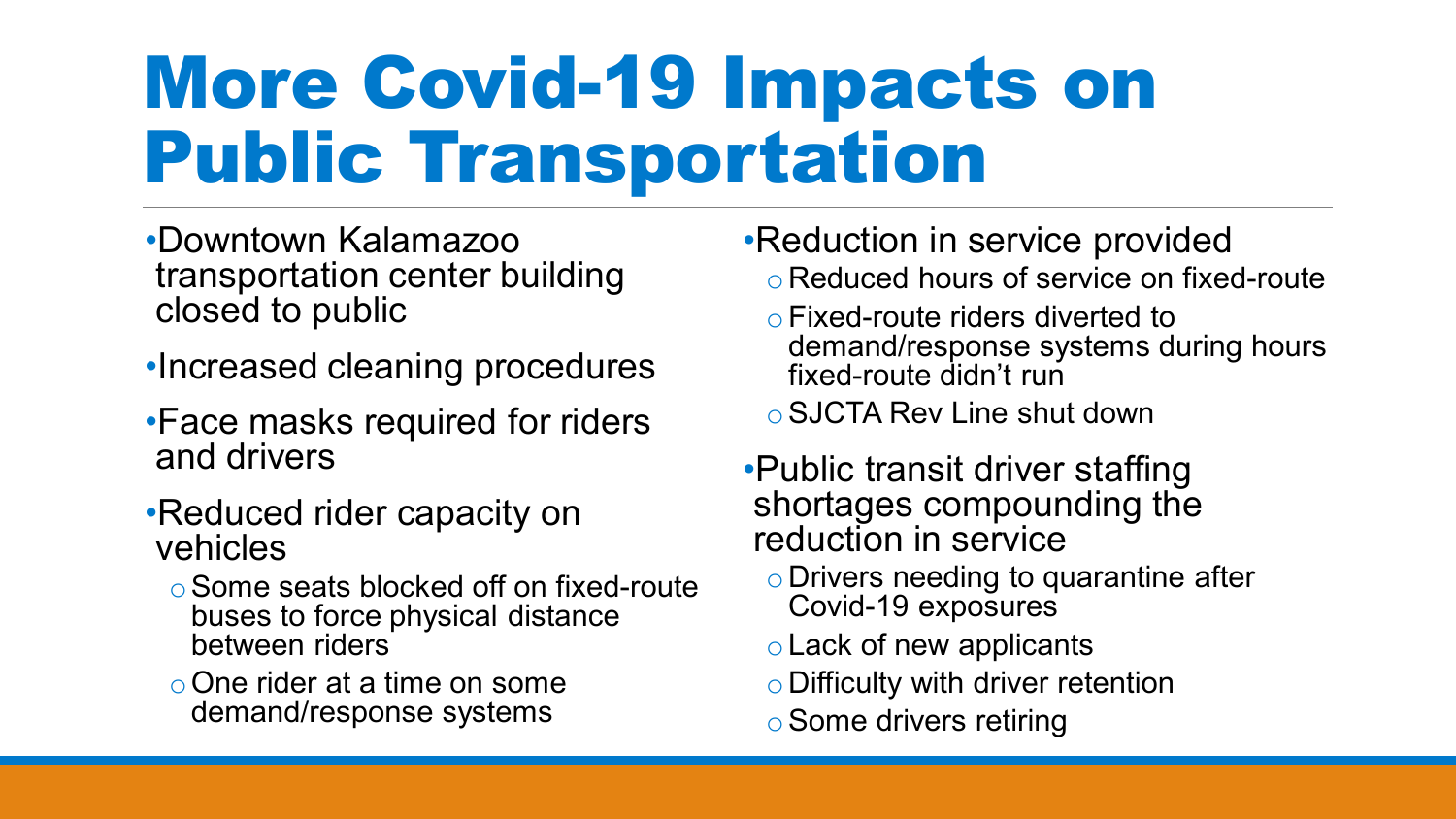# New Developments

#### **Calhoun County:** New countywide demand/response system pilot program BCGo started in March 2021.

| <b>BCGo Fares</b>          |             |  |  |
|----------------------------|-------------|--|--|
| <b>Miles of Trip</b>       | <b>Fare</b> |  |  |
| $< 6$ miles                | \$3.00      |  |  |
| 6 - 10 miles               | \$5.00      |  |  |
| 11 - 15 miles              | \$7.00      |  |  |
| 16 - 20 miles              | \$10.00     |  |  |
| > 20 miles                 | \$15.00     |  |  |
| Additional<br>Passenger(s) | \$3.00      |  |  |

#### **Kalamazoo County:**

•Western Michigan University ended their Bronco Transit campus bus system and contracted with Metro to provide 2 new fixed routes for students. The new campus-oriented bus routes are also available to the general public.

•Metro's travel training contract with Disability Network Southwest Michigan ended, and Metro hired their own travel trainer to teach people how to use public transportation in Kalamazoo County.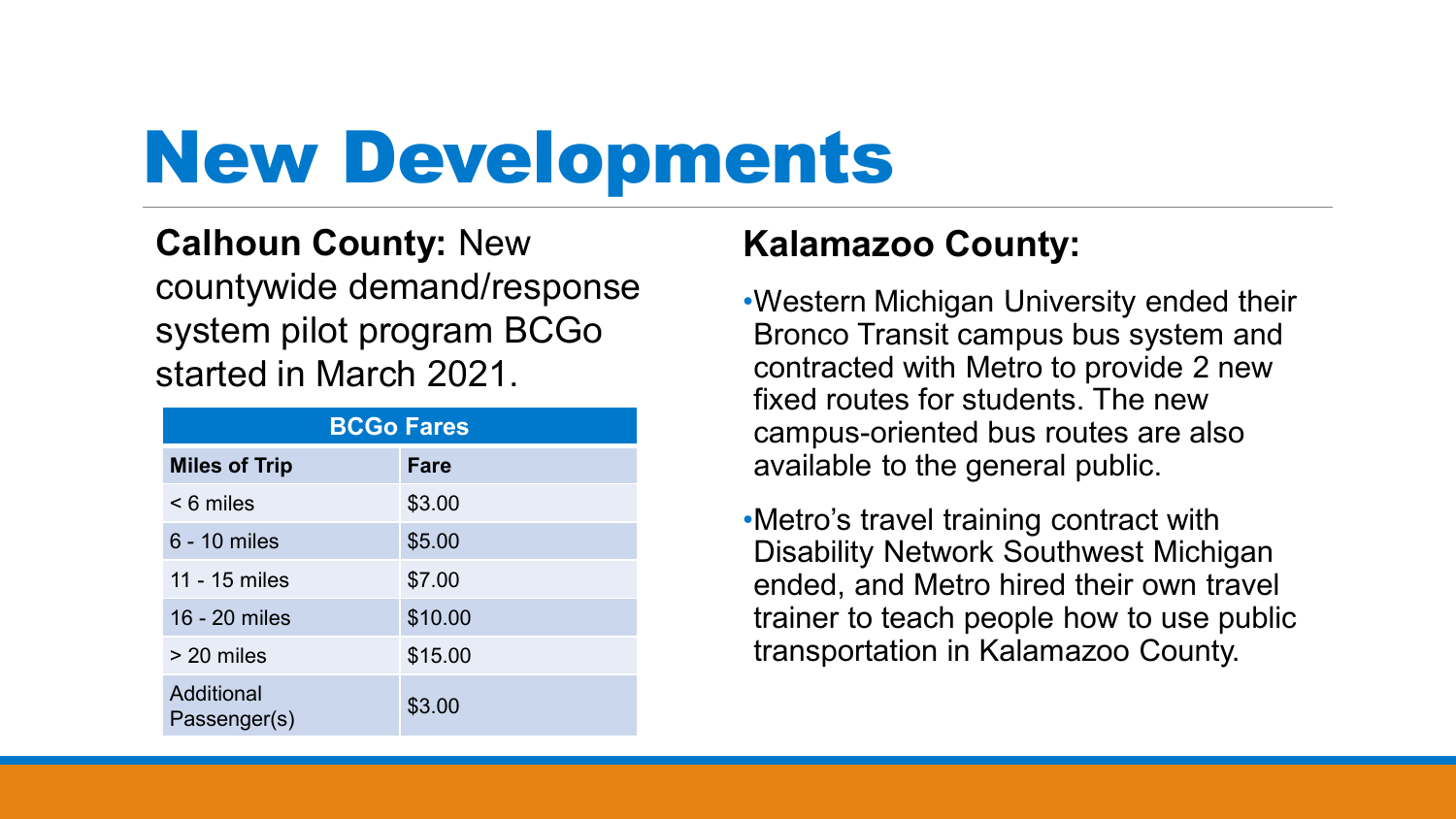# Ongoing Impact of Covid-19 on Public Transportation

•Face masks are still required.

- •Fare collection resumed in Calhoun and Kalamazoo counties after acrylic barriers were removed from fixed-route buses in mid- 2021.
- •The driver shortage continues to limit the amount of service that can be provided.
	- oNo Sunday fixed-route service in Kalamazoo County
	- oSJCTA Rev Line remains out of service.
- •The newly passed federal Infrastructure Investment & Jobs Act (IIJA) includes increased funding for public transportation.
- •Additional grant funding to improve accessibility of train stations is available under the IIJA.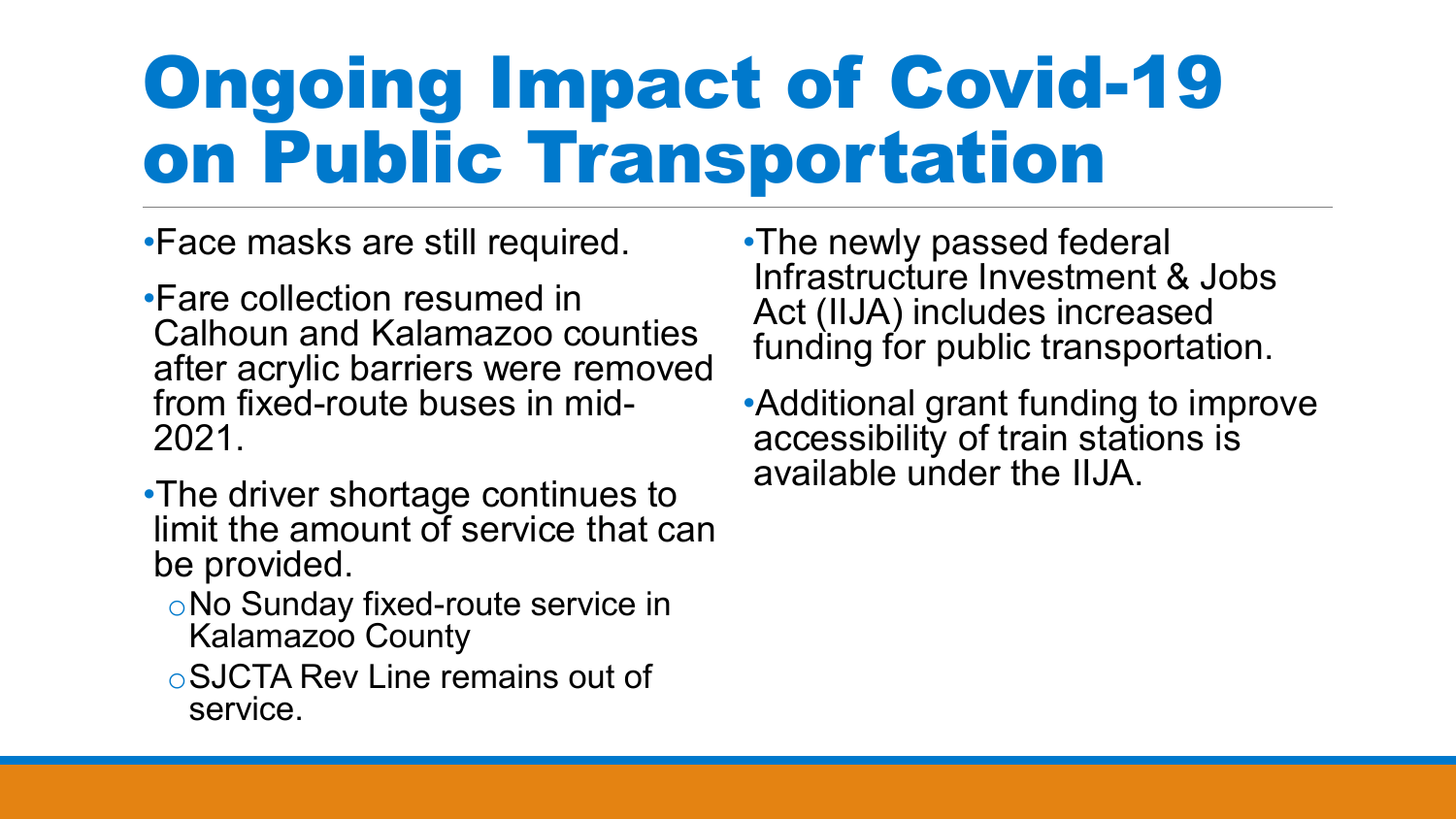#### Resources

- •Branch County: Branch Area Transit Authority: [https://www.branchareatransit.com](https://www.branchareatransit.com/)
- •Calhoun County
	- o Battle Creek Transit:<https://www.battlecreekmi.gov/750/Transit>
	- o Reduced fare forms:<https://www.battlecreekmi.gov/481/Forms>
	- o BCGo information:<https://www.battlecreekmi.gov/710/BCGo>
	- o BCGo app: <https://www.bcgomi.com/>
- •Kalamazoo County: Metro Transit: [https://www.kmetro.com](https://www.kmetro.com/)
	- o Travel training services:<https://www.kmetro.com/riding/travel-training>
	- o Token Transit (app-based fare payment option): [https://tokentransit.com](https://tokentransit.com/)
	- o Send Token Transit fares:<https://tokentransit.com/agency/kalamazoo/send>
- •St. Joseph County: St. Joseph County Transit Authority: [https://sjcta.info](https://sjcta.info/)
	- o Reduced fare form for riders with disabilities:<https://sjcta.info/disability-form/>
	- o JARC (Job Access & Reverse Commute) employment transportation form for low-income riders: <https://sjcta.info/jarc-application/>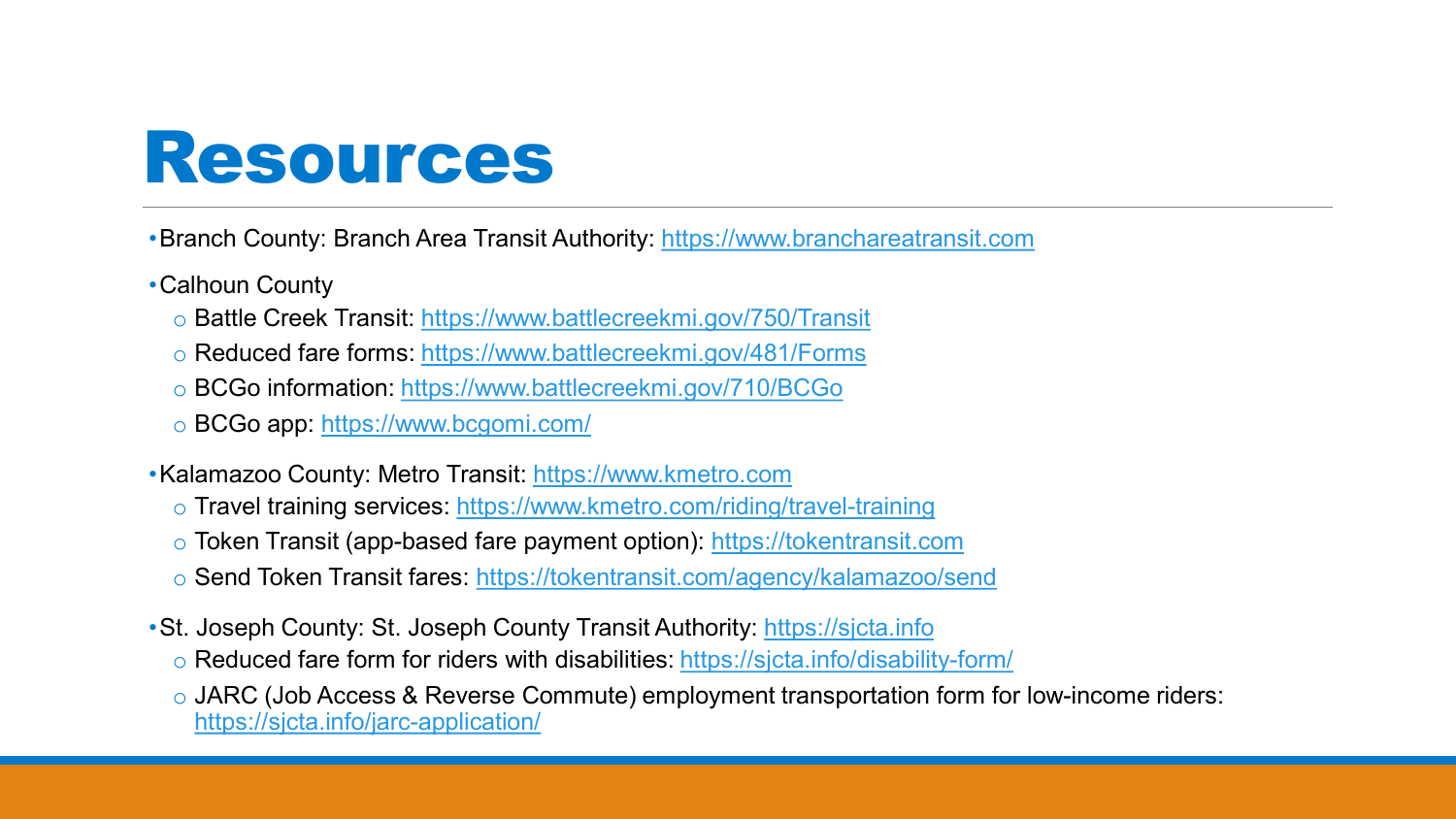#### Questions? Comments?



269-345-1516 x126 Max Hornick [hornickm@dnswm.org](mailto:hornickm@dnswm.org)